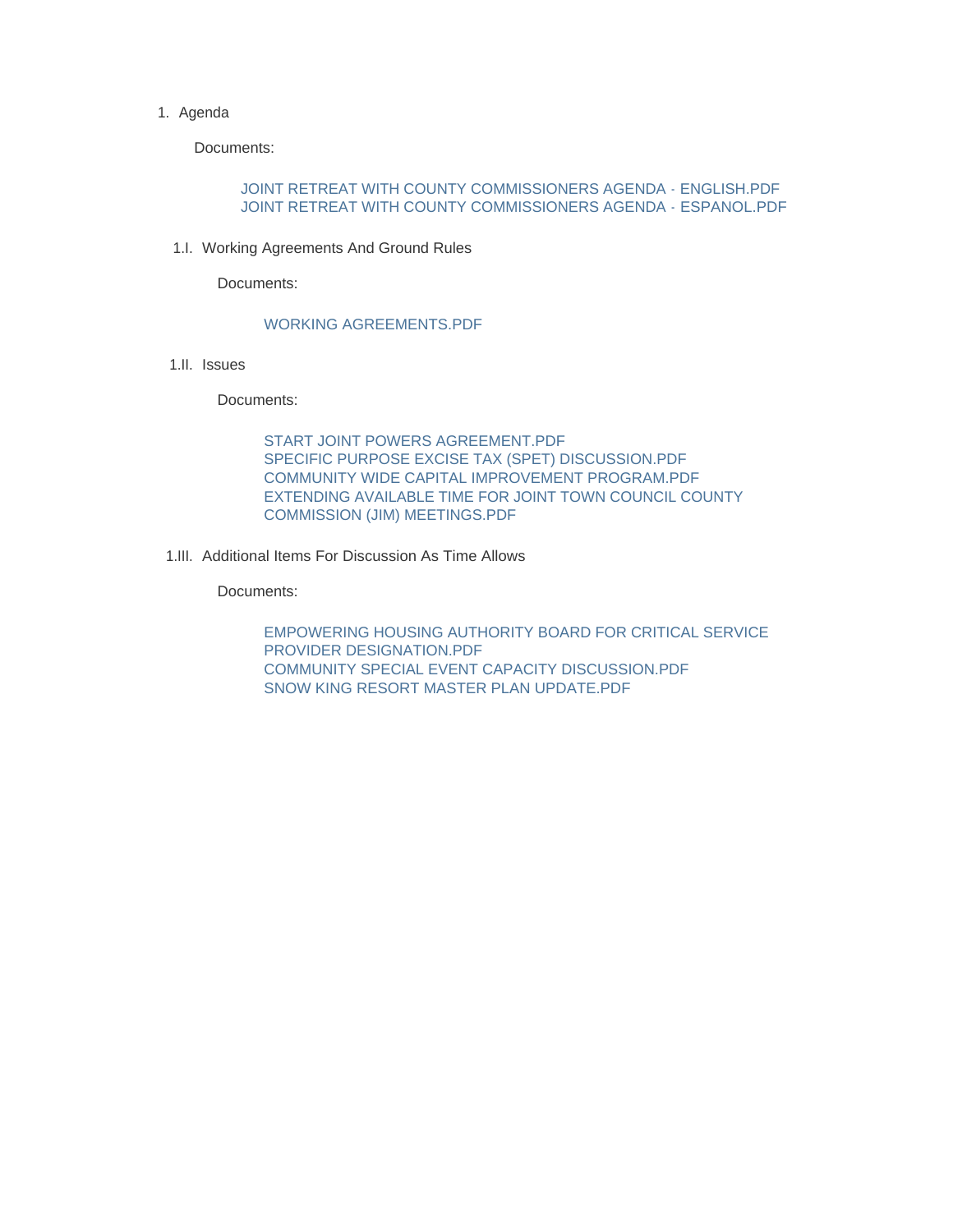# **Joint Information Retreat**

### **TOWN COUNCIL & COUNTY COMMISSIONER MEETING**

# Monday, March 12, 2018 12:00 PM – 5:00 PM Grand View Lodge at Snow King Resort Chair: Mayor Pete Muldoon

### PLEASE SILENCE ALL ELECTRONIC DEVICES DURING THE MEETING

# *PLEASE BE AWARE THAT THE TIME FRAMES LISTED ARE GUIDELINES ONLY AND SHOULD NOT BE RELIED UPON FOR SPECIFICITY. THE AGENDA MAY PROGRESS MORE QUICKLY OR SLOWLY THAN SHOWN IN THE TIMEFRAMES DEPENDING ON COUNCIL AND COMMISSION DISCUSSION AND DIRECTION.*

- 12:00 12:30 WELCOME / WORKING LUNCH / ROLL CALL
- 12:30 1:15 WORKING AGREEMENTS AND GROUND RULES
- 1:15 5:00 ISSUES AND PARKING LOT ITEMS
	- A. ISSUES
		- 1. START Joint Powers Agreement
		- 2. Specific Purpose Excise Tax (SPET) Discussion
		- 3. Community Wide Capital Improvement Program
		- 4. Extending Available Time for Joint Town Council/County Commission (JIM) Meetings

### B. ADDITIONAL ITEMS FOR DISCUSSION AS TIME ALLOWS

- 1. Empowering Housing Authority Board for Critical Service Provider Designation
- 2. Oblique/Aerial Photography for County GIS
- 3. Community Special Event Capacity Discussion
- 4. Snow King Resort Master Plan Update
- 5. Update on Fire/EMS and Parks & Rec Construction Projects

# 4:45 – 5:00 SUMMARIZE NEXT STEPS

5:00 PM ADJOURN

*Please note that at any point during the meeting, the Mayor and Chairman may change the order of items listed on this agenda. In order to ensure that you are present at the time your item of interest is discussed, please join the meeting at the beginning to hear any changes to the schedule or agenda.*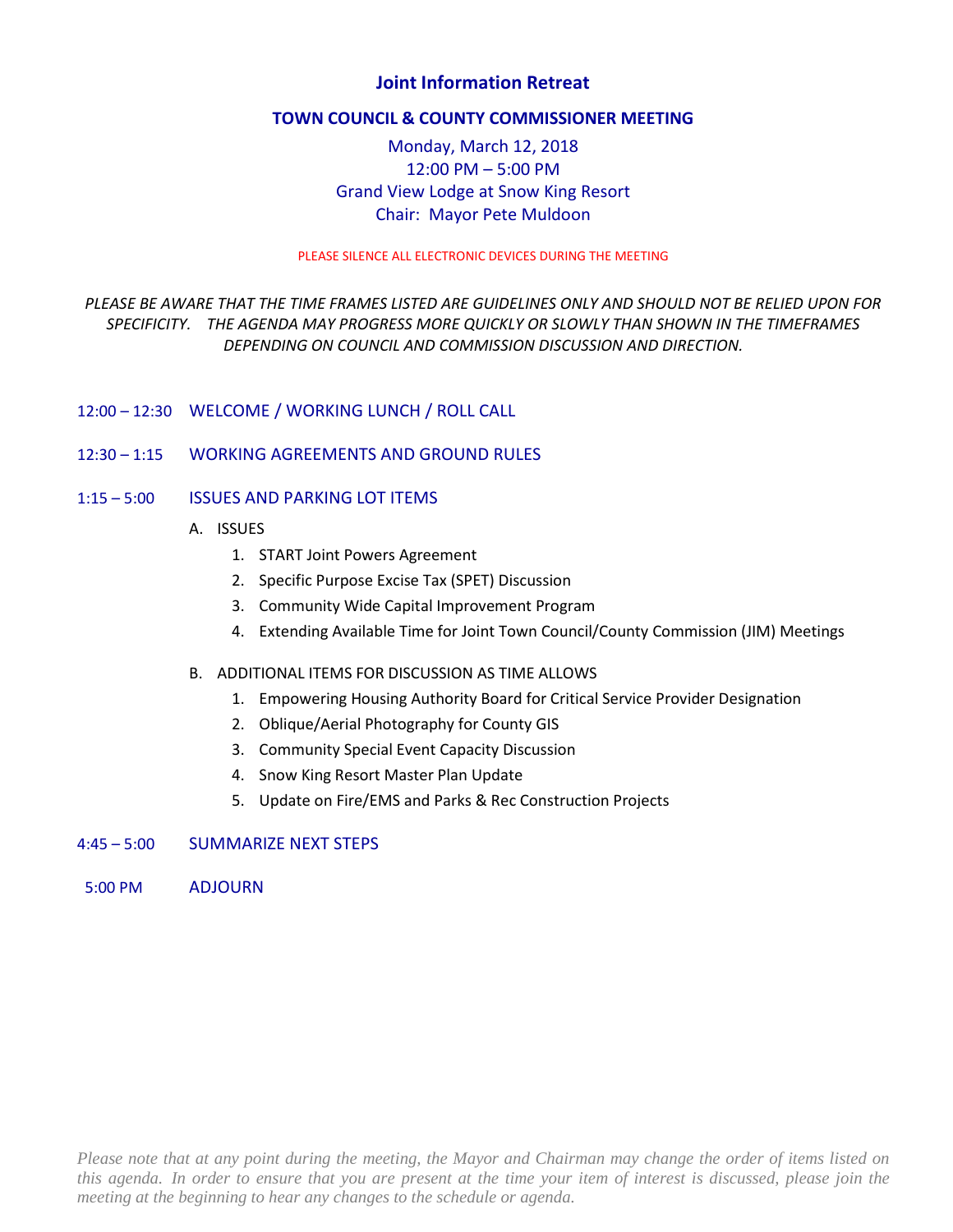# **Joint Information Retreat**

### **TOWN COUNCIL & COUNTY COMMISSIONER MEETING**

# Lunes, 12 de Marzo del 2018 12:00 PM – 5:00 PM Grand View Lodge at Snow King Resort Silla: Alcalde Pete Muldoon

### POR FAVOR, SILENZAR TODOS LOS DISPOSITIVOS ELECTRÓNICOS DURANTE LA REUNIÓN

*POR FAVOR TENGA EN CUENTA QUE LOS MARCADOS DE TIEMPO INDICADOS SON DIRECTRICES ÚNICAMENTE Y NO DEBERÍAN TENERSE EN CUENTA PARA CONOCER ESPECIFICIDAD. LA AGENDA PUEDE PROGRESAR MÁS RÁPIDAMENTE O LENTAMENTE DE LO QUE SE MUESTRA EN LOS PLAZOS DEPENDIENDO DE LA DISCUSIÓN Y DIRECCIÓN DEL CONSEJO Y LA COMISIÓN.*

- 12:00 12:30 BIENVENDIO / ALMUERZO DE TRABAJO / LLAMADA DE ROL
- 12:30 1:15 ACUERDOS DE TRABAJO Y REGLAS DE TIERRA

### 1:15 – 5:00 PROBLEMAS Y ARTICULOS DE ESTACIONAMIENTO

### A. PROBLEMAS

- 1. START acuerdo de poderes conjuntos
- 2. Discusion del Impuesto Selectivo Especial (SPET)
- 3. Programa de mejora de capital de toda la comunidad
- 4. Extensión del tiempo disponible para reuniones conjuntas del Consejo Municipal /Comisión del Condado (JIM)
- B. ARTICULOS ADICIONALES PARA DISCUSION SEGUN EL TIEMPO PERMITA
	- 1. Empoderamiento de la junta de la autoridad de vivienda para la designacion de Proveedor de Servicios Criticos
	- 2. Discusion de la capacidad de eventos especiales de la comunidad
	- 3. Actualizacion del plan maestro de Snow King Resort
	- 4. Actualizacion sobre FIRE/EMS y projectos de construccion de parques y recreacion

### 4:45 – 5:00 RESUMIR LOS PROXIMOS PASOS

5:00 PM APLAZAR

*Tenga en cuenta que en cualquier momento durante la reunión, el Alcalde y el Consejo pueden cambiar el orden de los elementos que figuran en esta agenda. Para asegurarse de que está presente en el momento en que se debate su tema de interés, únase a la reunión al principio para escuchar cualquier cambio en el programa o la agenda.*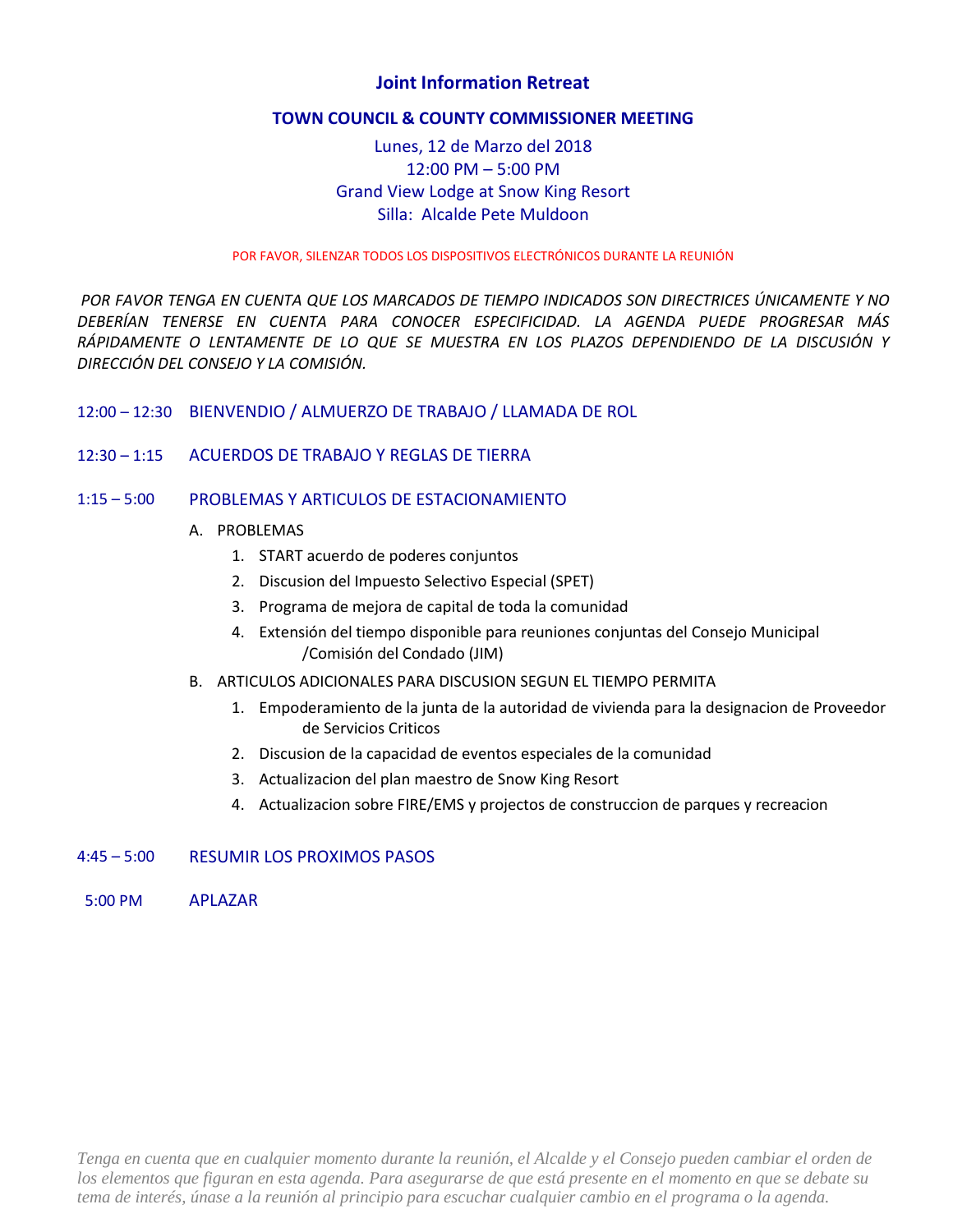# **JOINT WORKING AGREEMENTS March 2018 Joint Town/County Retreat**

The purpose of these working agreements is to have a shared understanding and expectation of how we will move forward with the work that we do for the community, how we will treat one another, what we expect from one another.

# **Agenda Setting, Consensus & Voting**

*We agree to:* 

- $\checkmark$  Defer to the Chair of the meeting for agenda finalization.
- $\checkmark$  Recognize that the Town Council and County Commission makes decisions as individual bodies.
- $\checkmark$  Allow for individual perspectives.

# **Respect**

*We agree to:* 

- $\checkmark$  Show up prepared.
- $\checkmark$  Avoid surprising each other or staff at meetings.
- $\checkmark$  Respect staff members regardless of Town or County affiliation.
- $\checkmark$  Treat our constituents with respect at and away from the lectern.

# **Intentionality**

*We agree to:* 

- $\checkmark$  Assume and state positive intent.
- $\checkmark$  Thank each other.
- **Fairness and Equity**
	- *We agree to:*
	- $\checkmark$  Give equal time and equal information.
	- $\checkmark$  Be unbiased towards Town or County electeds when chairing a meeting.
	- $\checkmark$  Avoid repetition.

# **The Body Politic**

- *We agree to:*
- $\checkmark$  Lead by example.
- $\checkmark$  Not undermine decisions already made.
- $\checkmark$  Refrain from belaboring or lobbying issues with each other or with staff after action has been taken.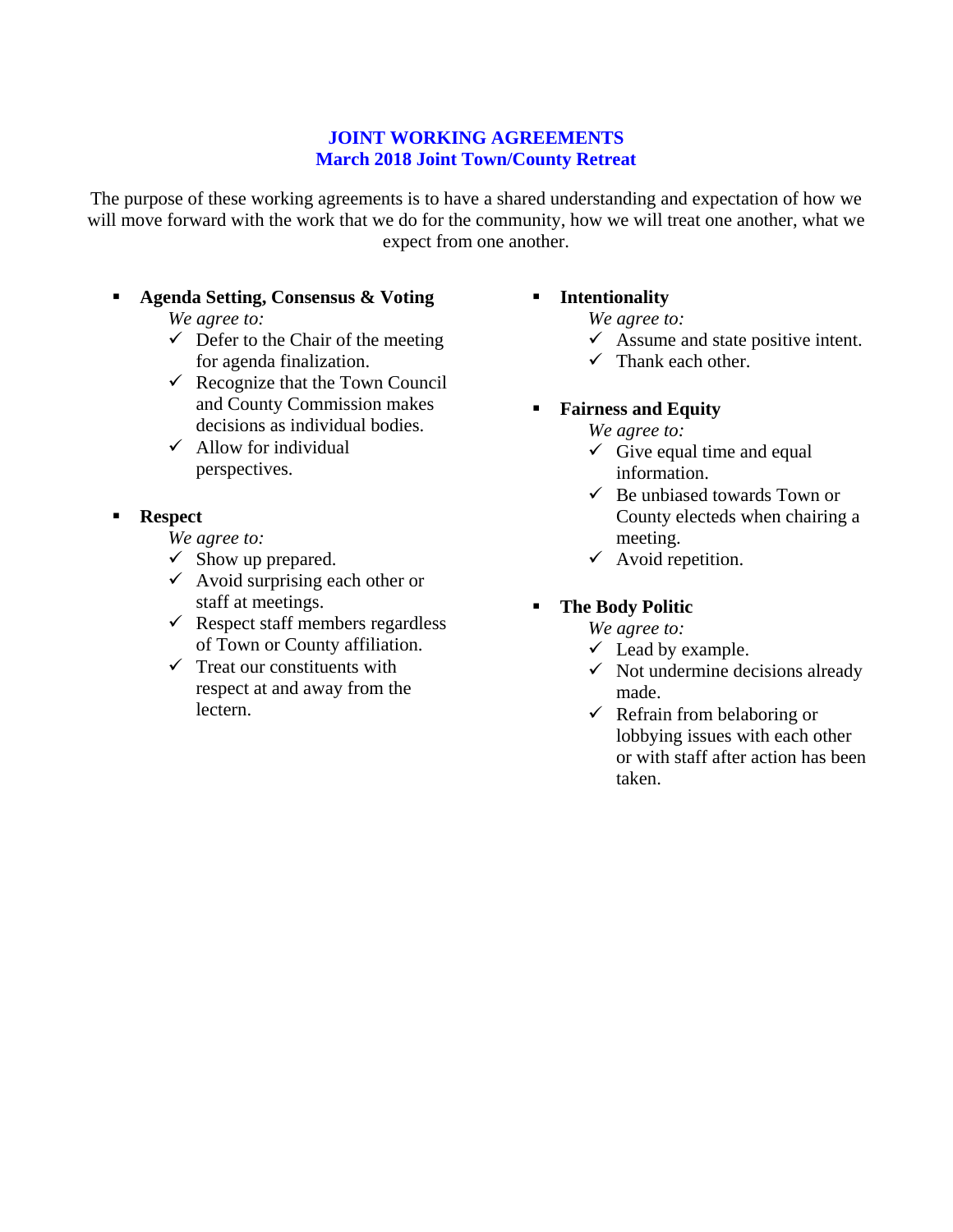# **START JPA**

# 2018 Joint Retreat Issue

**Purpose:** For Town Council and County Commission to gain an understanding of the provisions of the START Joint Powers Agreement and provide direction to staff as to whether they would like staff to prepare any amendments to the current agreement to more closely reflect current practice or whether to place this item on a future agenda to discuss the issue further and provide direction to staff at that time.

The current practice of how the system operates may lead to confusion for electeds and appointed board members and staff. Setting clear expectations for board members and elected officials and establishing a shared understanding of responsibility and authority would lead to a better working relationship and make it easier for staff to understand and execute their duties.

For example the current JPA indicates that the board establishes fares, however the budget and operating plan is also approved by the Town and County. It would follow that if the board set fares the Town and County disagreed with, the budget would not be approved as presented. Another example is the current JPA indicates that the board determines routes and scheduling, however the budget and operating plan is approved by the Town and County. It would again follow that if the board established a route that resulted in increased operating and capital expenses, and the Town and County disagreed with the route, the budget would not be approved as presented. Another example is the current JPA indicates the board controls the facilities, however in practice, the facilities are controlled and managed by the Town's Public Works Department through the Facilities Manager.

Points to Consider in START JPA

- 1. Whether to amend the agreement to mirror an advisory board similar to the Parks & Rec JPA.
- 2. Continue authority to control, maintain, manage, operate and regulate the transit system or amend to advisory capacity.
- 3. Continue authority to determine routes and scheduling of bus services or amend to advisory capacity.
- 4. Continue authority to establish fares, advertise and make seasonal adjustments to bus services or amend to advisory capacity.
- 5. Continue authority to control, manage, supervise, operate and regulate the system and facilities or amend to advisory capacity.
- 6. Continue authority to contract with organizations or amend to advisory capacity.

Should the Town Council and County Commission wish to consider changes to the JPA to make it more in alignment with how the system currently operates, they could direct staff to work with the Town and County Attorneys to draft a new agreement reflecting these changes.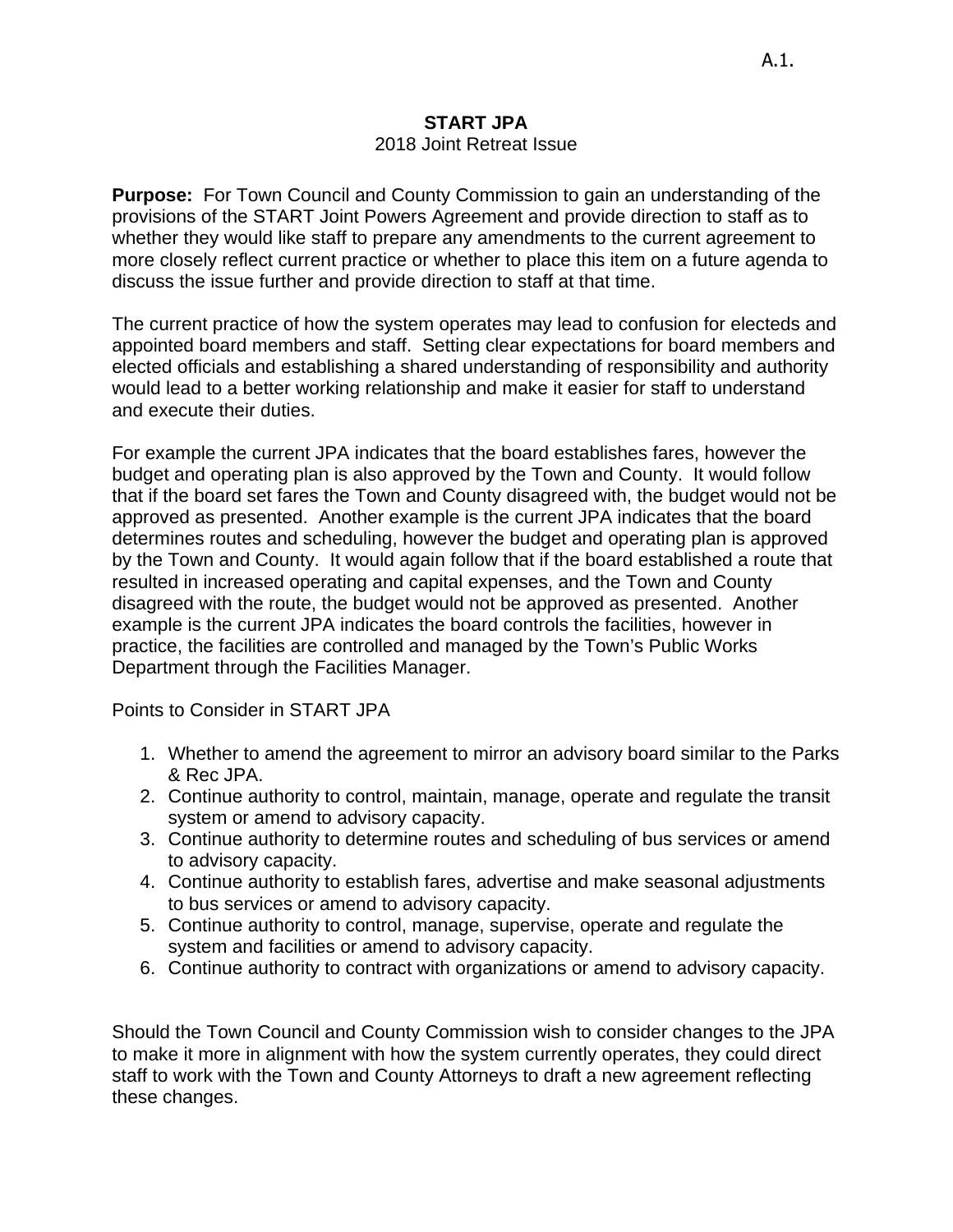# SPET Discussion 2018 Joint Retreat Issue

This item is on the retreat agenda to allow time for the Commission and Council to discuss options for proceeding with a SPET election and provide direction as they deem appropriate.

The current slate of SPET projects that were approved with the 2017 SPET election are estimated to be satisfied in June 2020 (depending on collections). Options to consider include:

- 1. Appoint a subcommittee comprised of 2 Commissioners, 2 Councilmembers, and the Administrators from the Town and County and charge that committee with making a recommendation to the Town Council and County Commission on establishing a process for moving forward with additional SPET initiatives. The committee could make a recommendation on:
	- a. Proposing a new slate of projects to begin once current slate has been satisfied. If items pass, the tax would remain at 6 cents total. This could be done in August or November of 2018 during the primary or general election. It could also be done in May, August or November of 2019 with a special election.
	- b. Proposing a new slate of projects that would impose **a second penny** of SPET. If items pass, the tax would increase to 7 cents total. This could be done in August or November of 2018 during the primary or general election. It could also be done in May, August or November of 2019 with a special election.
	- c. Keeping SPET initiatives to Town and County infrastructure projects.
	- d. Allowing proposals for community interest projects to be presented.
	- e. Bundling projects.

Points to Think About

- Propose projects to the voters to maintain the  $6<sup>th</sup>$  cent of tax that are related to infrastructure and Town/County needs in 2018. Should some of those projects pass, at a subsequent election in 2019, projects could be proposed related to community interest projects that, if successful, would increase the tax to a total of 7 cents. Staff's understanding is that 7 cents would remain in effect until all of the 2018 successful projects AND the 2019 successful projects were satisfied.
- Staff's understanding is that both 2 pennies of SPET would need to lapse in order to propose a slate of projects that, if successful, would increase the tax from the 5 cent base back up to 6 cents. Continual fluctuation of the tax rate places burden on vendors.
- Propose projects to the voters in 2018 that would, if successful, increase the tax rate to 7 cents rather than waiting until 2019 for that increase. Projects are satisfied more quickly through collections.

Additional Information from County Treasurer & County Clerk

- 21 of 23 WY Counties have 5% sales tax rate (4% state + 1% Local Gen Option)
- 11 of 23 WY Counties have 6% sales tax rate (4% state + 1% Local Gen Option +1% SPET)
- Currently no WY Counties impose 7%.
- Some bundle in 1 or 2 questions, some separate each project.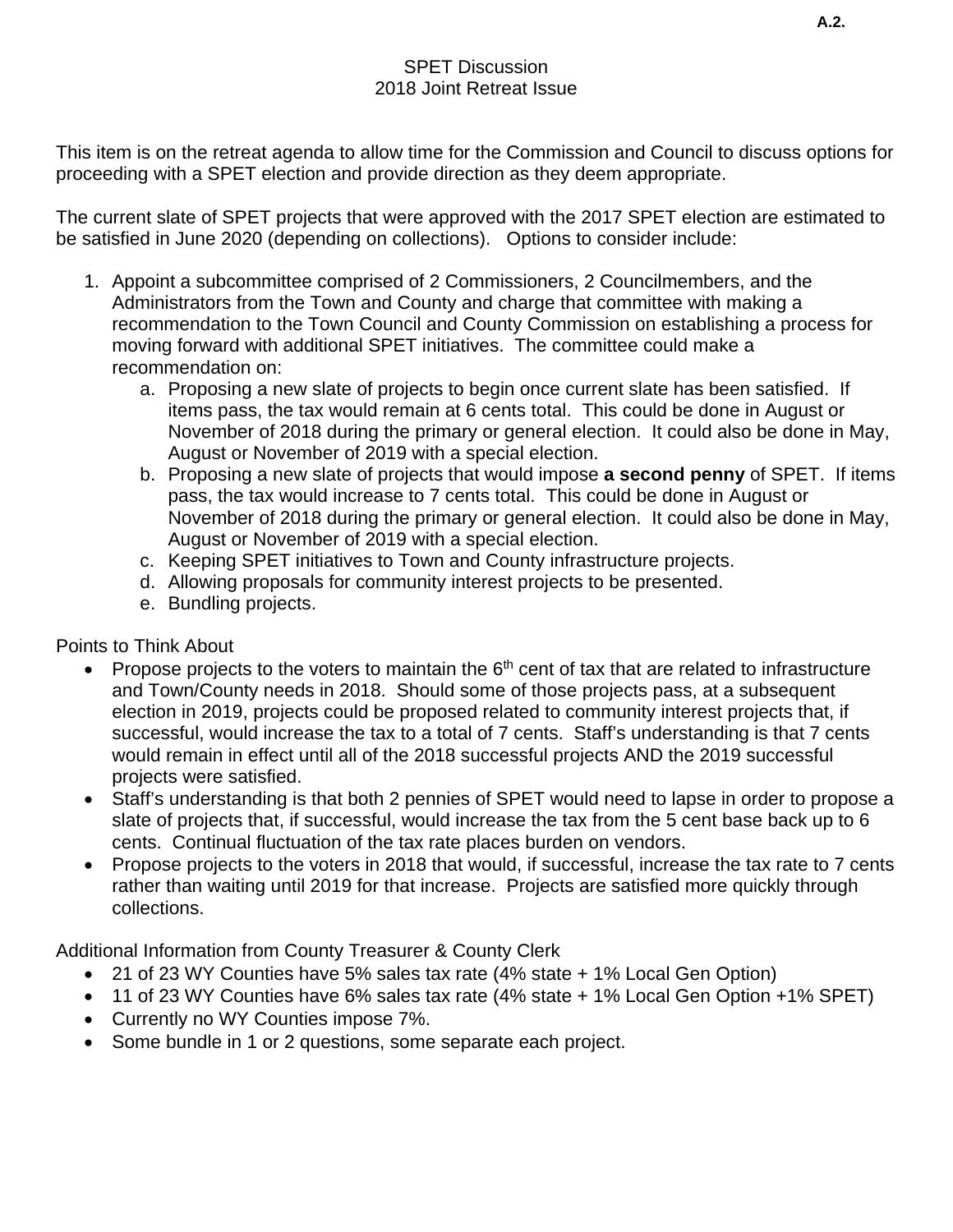# Communitywide Major Capital Project List 2018 Joint Town / County Retreat Issue

The purpose of today's discussion relating to the Communitywide Major Capital Project List is to review the approved section of the Comprehensive Plan regarding the creation of a major capital project list (8.2.a) and to also review the steps outlined in the Comprehensive Plan that would need to be followed in order to get to the creation of such a list. And finally, to receive direction from the Council and Commission as to whether it is the appropriate time to embark on completing the steps in order as outlined and approved in the Comprehensive Plan.

A summary of the Comp Plan related to a major capital project list is attached. In summary the steps include:

- 1. Coordinating with governmental and nongovernmental service providers to accomplish the following:
	- o Identify each provider's acceptable service level,
	- o Develop an approach to ensure desired service levels are met,
	- o Identify barriers to service delivery objectives,
	- o Ensure redundancy of services,
	- o Develop standards for measuring service delivery success.

Governmental services include: Fire, EMS and law enforcement, Library, Parks and recreation, Public health, Utilities and infrastructure, Public transportation, Weed and pest management, Arts, culture and community events, Child care, Waste management and recycling, and Energy conservation.

Independent service providers include: Education, Utilities and infrastructure, Medical care, Child care, Waste management and recycling, Airport, Human services, Energy conservation, Arts, culture and community events, and Public transportation.

Identify barriers to service delivery goals for service providers which may or may not be currently delivering their services at an acceptable level. Ensure redundancy of services, the Town is the logical place to locate many critical and non-critical facilities and service providers. Budget for service delivery which allows for an annual commitment to service delivery objectives. Each year, the Town and County will evaluate service delivery objectives during the budgeting process, without adequate funding, even the most thoughtful and strategic approach will fall short of its objectives, so a careful budgeting process is essential.

- 2. Coordinate the creation of a Major Capital Project List in the long term (5 year view)
	- o Town and County and independent service providers will still maintain detailed individual Capital Improvement Plans, but the Town and County should coordinate the compilation of the individual plans to maintain a current Major Capital Project List. Maintenance of this list should ensure that new facilities are located consistently with the community's Common Values and that development approvals are consistent with the capacity of existing and planned facilities.
	- o Design critical infrastructure and facilities for the peak effective population. Critical facilities, as defined by the Elected's through service level planning, should be designed to provide an acceptable level of service to the peak effective population. Other facilities will be designed to accommodate average demand. Temporarily reduced service levels may occur at times of peak population; however, reductions should not produce a meaningful threat to the public safety.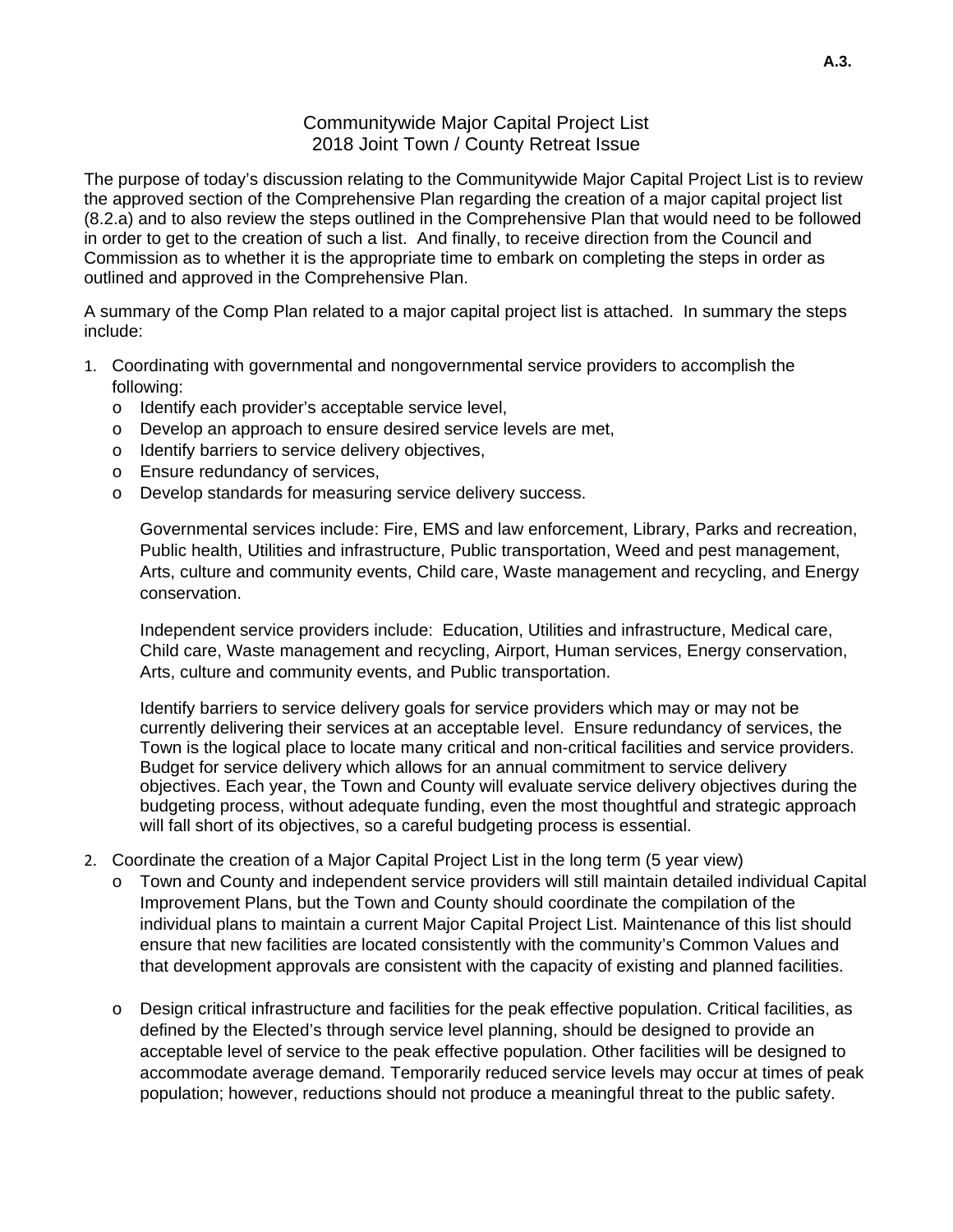# Section 8. Quality Community Service Provision

*Timely, efficiently and safely deliver quality services and facilities in a fiscally responsible and coordinated manner.*

### *What does this section address?*

Principle 8.1 ‐ Maintain current, coordinated service delivery

Principle 8.2 ‐ Coordinate the provision of infrastructure and facilities needed for service delivery

### *Why is this section addressed?*

Provision of life‐safety, educational, social, cultural and recreational services is central to residents' Quality of Life and a visitor's experience. Components of our community's character include engaging parks and quality recreational facilities, as well as pleasant gathering places that enhance our sense of community. Moreover, the community relies on the efficient, timely, and safe delivery of critical utilities and services, such as police, fire protection, emergency medical treatment, and water and sewer services. Residents, visitors and businesses expect local government to provide these services year‐round and take appropriate and reasonable steps to prepare for critical service delivery in times of emergency.

Continued provision of all services depends upon collaboration and coordination between government and non‐government entities to efficiently maximize the services and facilities provided in a manner that is consistent with our Common Values. The Town and County must also collaborate with other service providers to ensure the needs of the community are met. This coordination is essential to understanding future capital needs and pursuing funding opportunities to maintain high quality service delivery. New development must not outpace our ability to provide quality community services to protect the health, safety, and welfare of residents and visitors. Local government must ensure that new development pays its fair share of the cost of maintaining desired service levels. By assuring timely, efficient, and safe delivery of quality community services, we improve our safety and reinforce the integrity of our community character.

### *Principle 8.1— Maintain current, coordinated service delivery*

The Town and County will coordinate and collaborate with independent service providers to ensure desired life‐safety, educational, social, recreational, and cultural service levels are maintained consistent with the community's Common Values. Barriers to service delivery objectives will be identified, and the Town and County will budget sufficiently to meet desired service delivery objectives.

### *Policy 8.1.a: Maintain current, coordinated plans for delivery of desired service levels*

A "service level" is defined as the quality and quantity of a service provided to the community. To ensure that services are delivered to the public in a safe, efficient and timely manner, the Town and County will use best practices in coordinating with governmental and nongovernmental service providers to accomplish the following:

- 1. Identify each provider's acceptable service level
- 2. Develop an approach to ensure desired service levels are met
- 3. Identify barriers to service delivery objectives
- 4. Develop standards for measuring service delivery success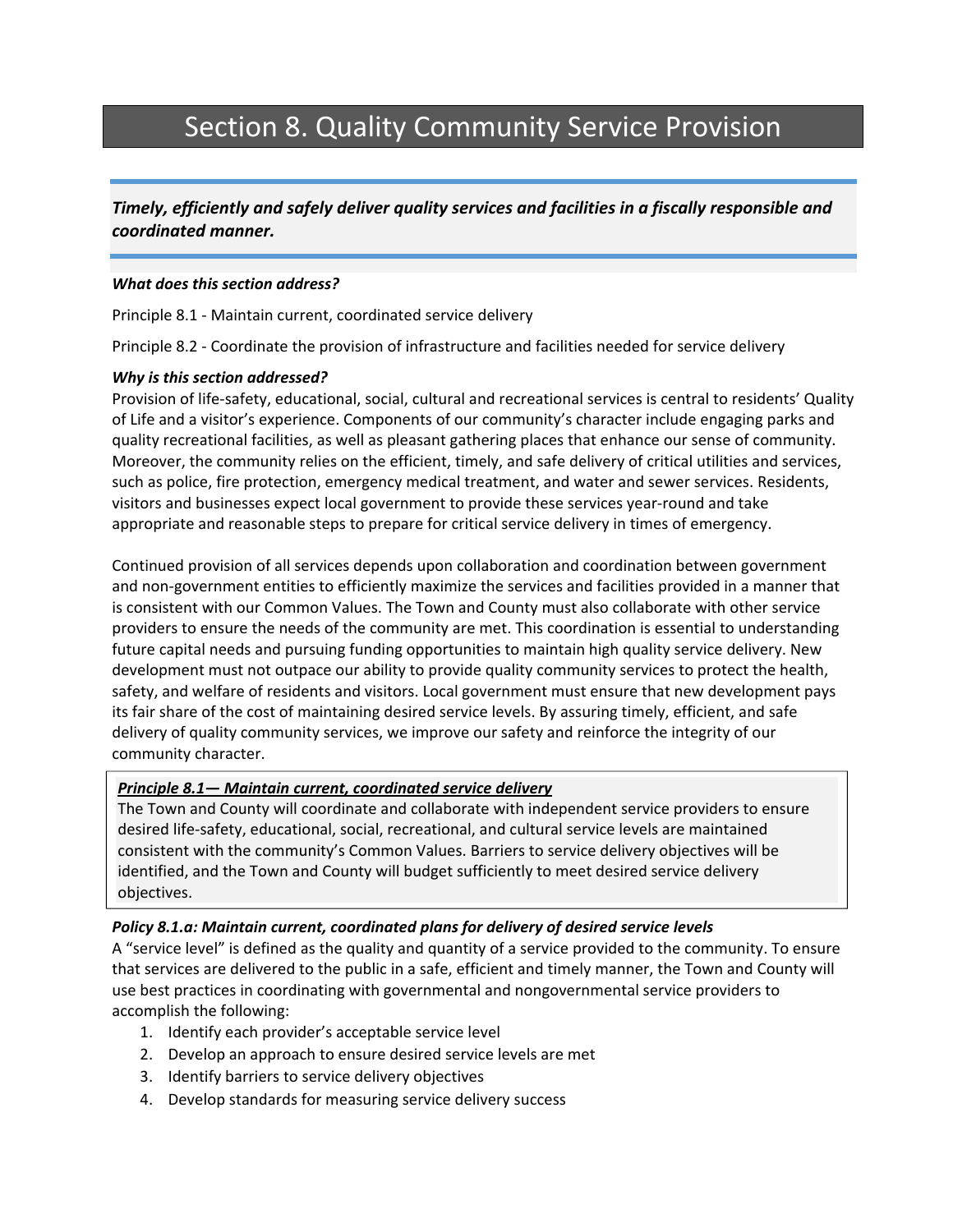The community should identify acceptable service levels and develop standards for measuring service delivery success for the following local government services (listed in no particular order):

- Fire, EMS and law enforcement,
- Library,
- Parks and recreation,
- Public health,
- Utilities and infrastructure,
- Public transportation,
- Weed and pest management,
- Arts, culture and community events,
- Child care,
- Waste management and recycling, and
- Energy conservation.

# *Policy 8.1.b: Coordinate with independent service providers*

The Town and County will coordinate with independent service providers to quantify and understand their service delivery goals, as well as their relation to the Common Values of the community. The community will derive greater benefit from long-term, coordinated planning efforts between the Town and County and independent service providers than would be realized through a project‐by‐project approach.

The Town and County will collaborate with independent service providers to identify acceptable service levels and develop standards for measuring service delivery success for the following services (listed in no particular order):

- Education,
- Utilities and infrastructure,
- Medical care,
- Child care,
- Waste management and recycling,
- Airport,
- Human services,
- Energy conservation,
- Arts, culture and community events, and
- Public transportation.

# *Policy 8.1.c: Identify barriers to service delivery goals*

Service providers may or may not be currently delivering their services at an acceptable level. The Town and County, in collaboration with independent service providers, should identify barriers to our service delivery goals and implement strategies to overcome such obstacles. Whether the barriers are geographic, political, financial or otherwise, this approach will ensure the community's life‐safety and Quality of Life objectives are met. Working jointly with governmental, non‐governmental and independent service providers will provide greater opportunities to address barriers.

# *Policy 8.1.d: Ensure redundancy of services*

Town is the logical place to locate many critical and non-critical facilities and service providers. However, during natural disasters, severe weather, or other times of emergency, key services may be delayed or entirely unavailable to those in outlying portions of the community, due to road closures or bridge failures. Therefore, it is important to ensure that critical services and facilities are available to citizens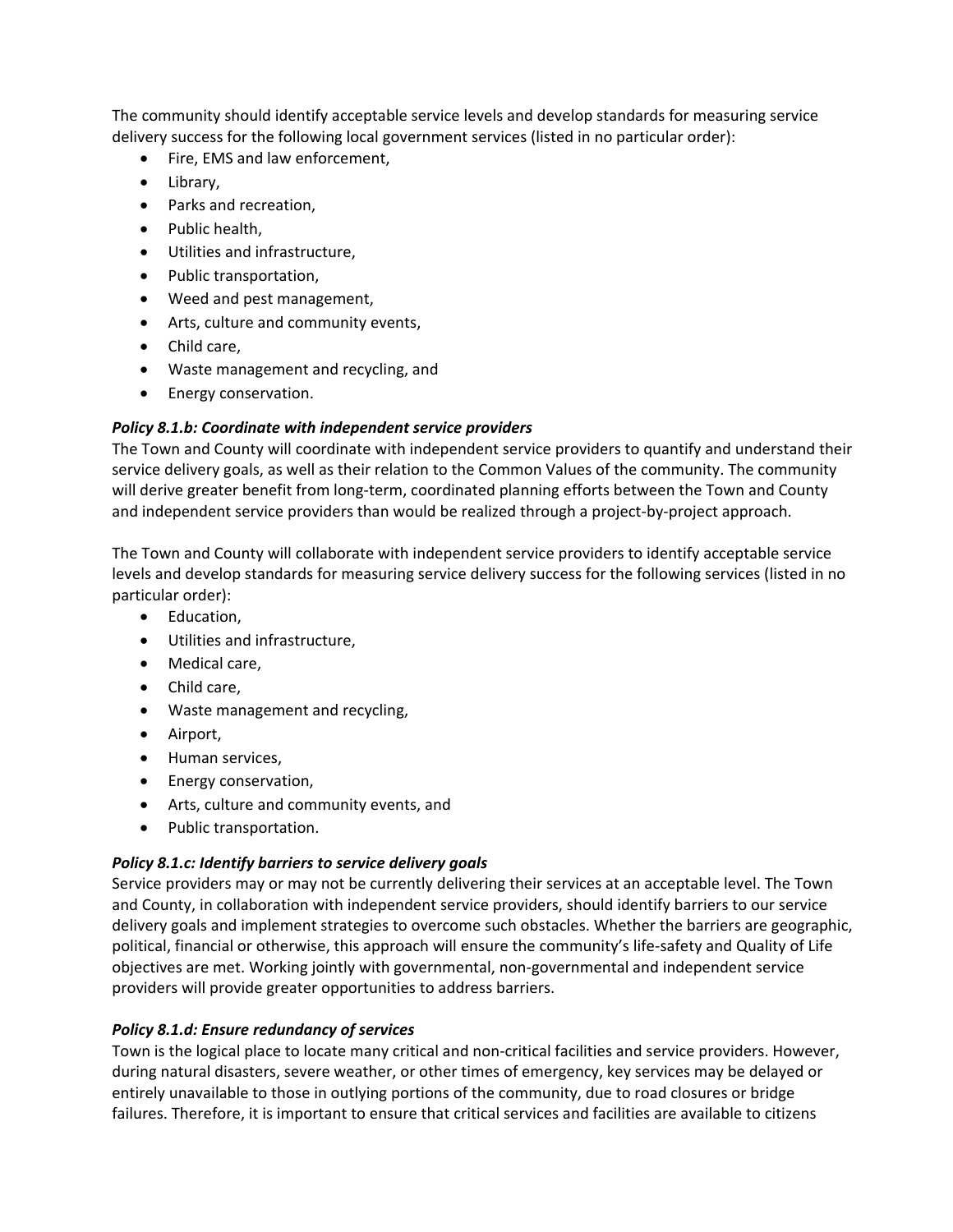dispersed throughout the County, particularly those who are physically separated from Town by the Snake River or Teton Pass.

# *Policy 8.1.e: Budget for service delivery*

Budgeting allows for an annual commitment to service delivery objectives. Each year, the Town and County will evaluate service delivery objectives during the budgeting process, make appropriate modifications to the delivery approach, and affirm the desired service level with the appropriate amount of funding. Without adequate funding, even the most thoughtful and strategic approach will fall short of its objectives, so a careful budgeting process is essential.

## *Principle 8.2—Coordinate the provision of infrastructure and facilities needed for service delivery*

The Town and County will coordinate the development of a communitywide Major Capital Project List. This will ensure that the community can adequately maintain existing capital facilities and provide needed future facilities, consistent with the Common Values of the community. Coordinated planning for capital projects will also allow the Town and County to ensure that new development pays its fair share of the costs of providing new facilities to maintain service levels.

# *Policy 8.2.a: Coordinate the creation of a Major Capital Project List*

The Town and County should coordinate with independent service providers to track major capital projects in the long term (5‐year view). The Town and County and independent service providers will still maintain detailed individual Capital Improvement Plans, but the Town and County should coordinate the compilation of the individual plans to maintain a current Major Capital Project List. Maintenance of this list should ensure that new facilities are located consistently with the community's Common Values and that development approvals are consistent with the capacity of existing and planned facilities.

# *Policy 8.2.b: Design critical infrastructure and facilities for the peak effective population*

Critical facilities, as defined by the Elected's through service level planning, should be designed to provide an acceptable level of service to the peak effective population. Other facilities will be designed to accommodate average demand. Temporarily reduced service levels may occur at times of peak population; however, reductions should not produce a meaningful threat to the public safety.

### *Policy 8.2.c: Require mitigation of the impacts of growth on service levels*

Developers should pay their fair share of the costs of future facilities and services necessitated by new development. Costs for added facilities and services as a result of development should not be passed on to existing residents. New developments create additional demand for existing services and facilities, which impacts service delivery levels. Development will be required to provide exactions and/or impact fees that will cover the proportionate cost of public facilities and infrastructure required as a result of growth. These exactions and impact fees will be updated and evaluated regularly based on desired level of service and infrastructure and facility needs.

Until nexus studies are in place to update exaction and impact fee requirements, the existing exactions and fees will be used to mitigate the impacts of growth on service levels.

### *Strategies*

The community should undertake the following strategies in initial implementation of the policies of this Common Value. This list is only a starting point, and is not all inclusive. As strategies are completed and/ or new best practices, technology and information become available, the community may pursue additional strategies. Prioritization of the strategies to be implemented will occur annually as described in Policy 9.2.b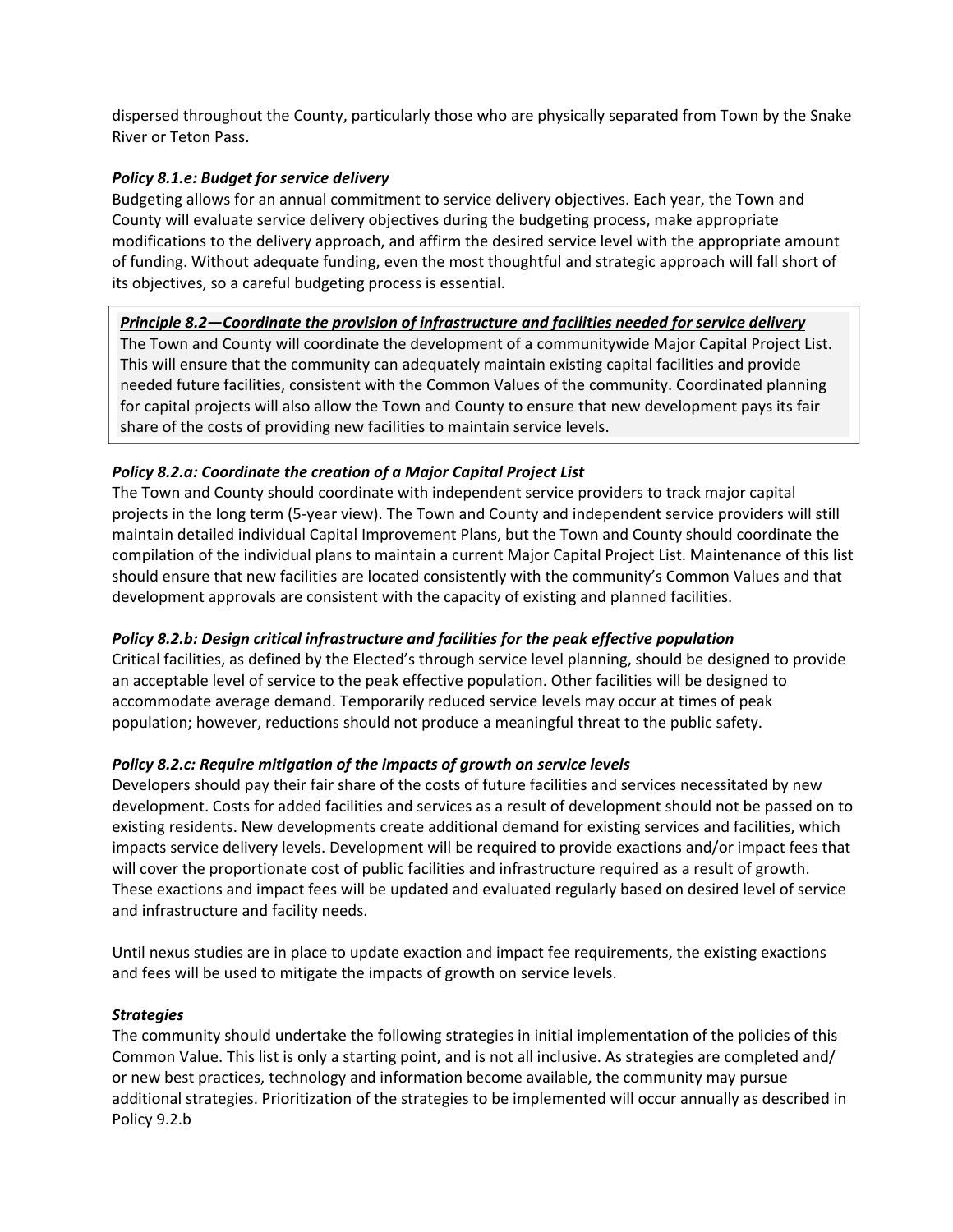# *Strategies to maintain current, coordinated service delivery (Principle 8.1)*

8.1.S.1: Use budgeting to affirm desired service levels from government service providers that address all policies of Principle 8.1.

8.1.S.2: Coordinate with independent service providers to understand their service delivery plans,

especially those service providers seeking local government funding.

8.1.S.3: Identify critical services and services requiring redundancy in service provision

# *Strategies to coordinate the provision of infrastructure and facilities needed for service delivery (Principle 8.2)*

8.2.S.1: Coordinate the creation and maintenance of communitywide Major Capital Project List for all services listed in Principle

8.1. 8.2.S.2: Update exaction and impact fee nexus studies.

8.2.S.3: Evaluate and update development exaction regulations and impact fee requirements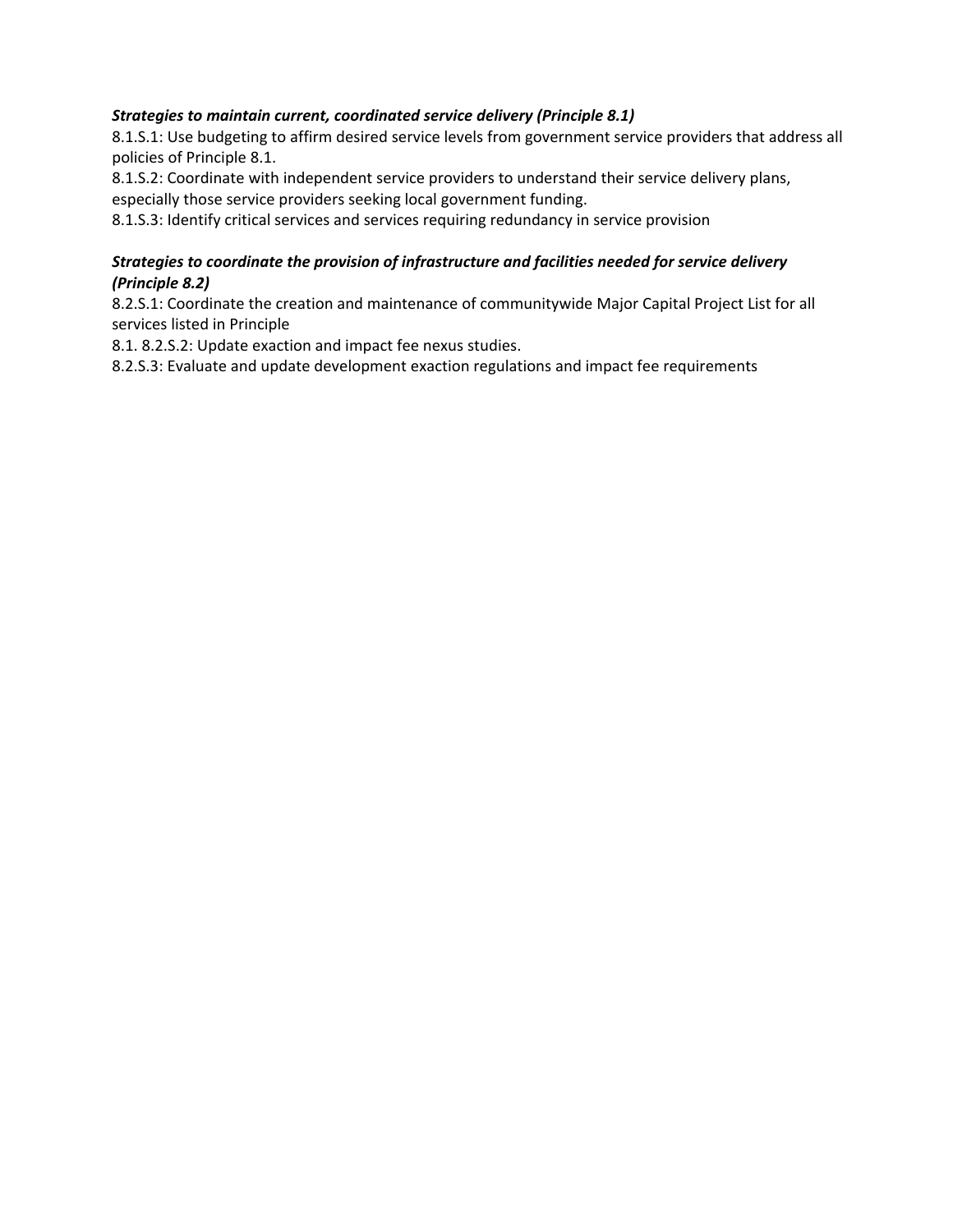# **Extending Available Time for Joint Town Council/County Commission (JIM) Meetings** 2018 Joint Retreat Issue

This item is on the retreat agenda to allow time for the County Commission and the Town Council to discuss the County Commission's request to extend the time for JIM meetings. The desired outcome is for staff to receive direction from both the Council and Commission if they would like to increase the available time for JIM meetings.

Teton County Commissioners are requesting the Council consider:

- Whether to extend the JIM meetings so that they begin at 2:00 PM the 1<sup>st</sup> Monday of the month.
- To consider holding JIM meetings on the off Monday to not double up on Council meetings into the evening.
- To consider additional JIM workshops to discuss issues of mutual concern.
- To consider utilizing the 5<sup>th</sup> Mondays that occur in the year for additional JIM workshops.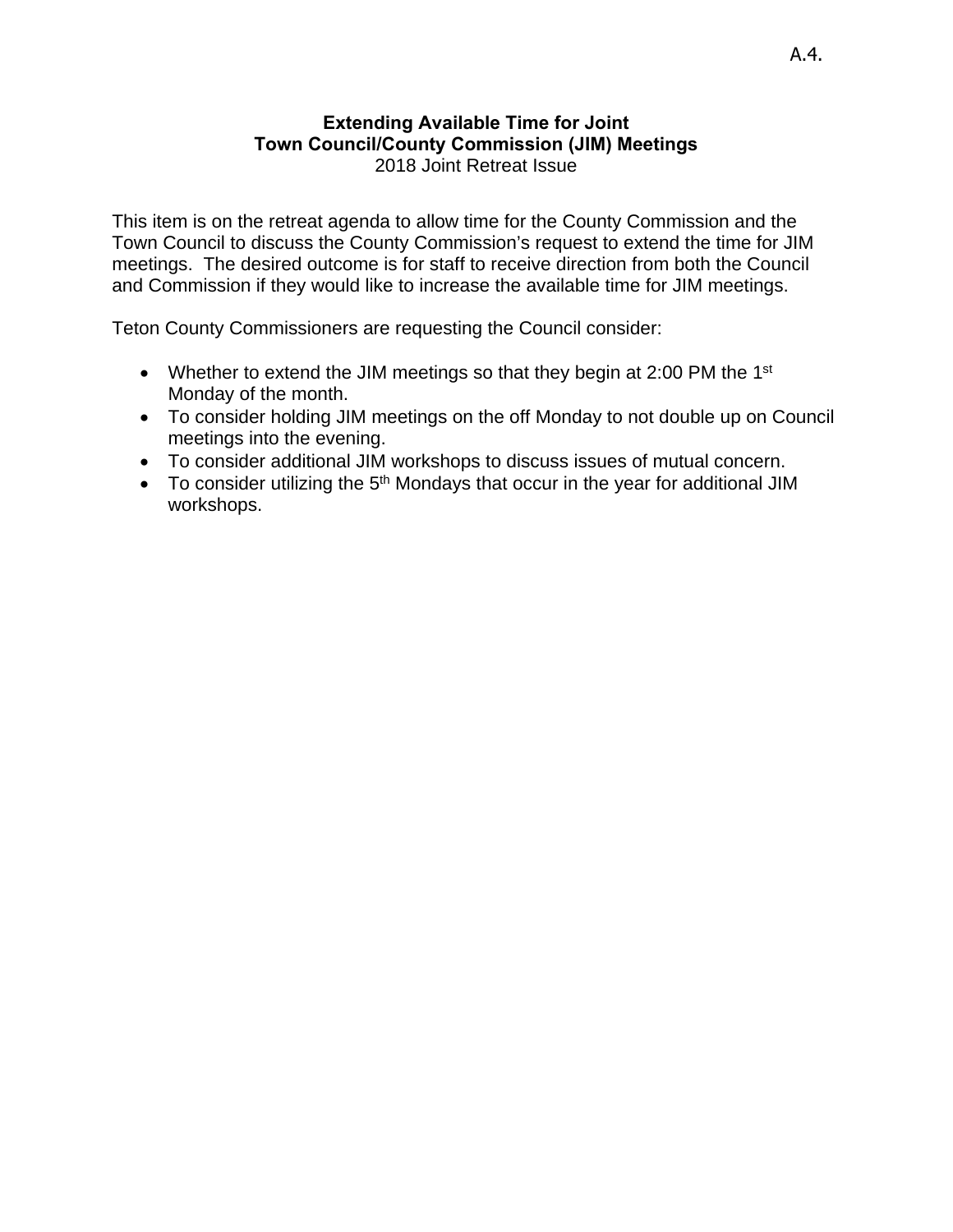### **Critical Service Provider Designation 2018 Joint Retreat Issue**

At the January 8, 2018 Joint Information Meeting, the Commission and Town Council asked staff to propose a streamlined process for Critical Services Provider (CSP) designations.

CSP's are defined in the Housing Department's Rules and Regulations, which are being updated right now. The current definition of a CSP is as follows:

**Critical Services Provider:** An employee or volunteer on call 24 hours per day for public safety emergencies of a Board of County Commissioners/Town of Jackson and/or the Jackson/Teton County Housing Authority approved community‐based organization that provides immediate response health and safety services.

Staff requests that the elected officials affirm or change the definition through the Engage 2017 final direction process. The ideal time to do this is during the March 21, 2018 Special JIM.

Once the CSP definition is confirmed, staff requests that the Council and Commission change the process to reflect what's written, below:

### **(a) Critical Service Provider Designation**

Organizations who believe their employees or volunteers meet the definition of critical services provider can apply to the Housing Department to become an approved critical services provider organization and have certain job positions deemed 'qualified." The Teton County Board of County Commissioners and the Jackson Town Council The Housing Manager will approve or deny critical services provider organization applications.

This change would ideally be made during the March 21, 2018 Special JIM.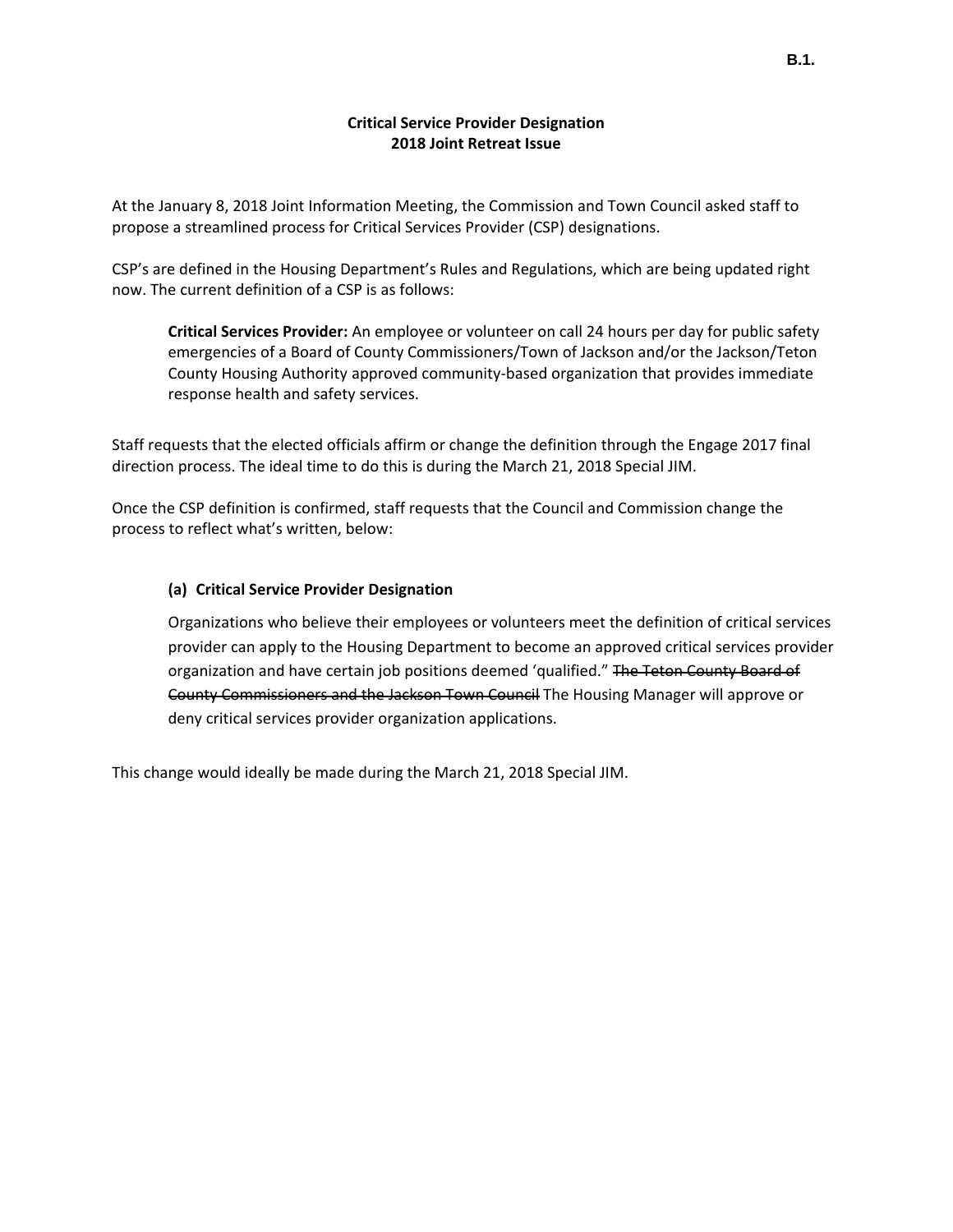# Community Special Event Capacity Discussion 2018 Joint Retreat Issue

This item is on the retreat agenda so that the County Commission and the Town Council can determine whether they would like to place this item on an upcoming JIM agenda for further discussion and to define the points/issues they would like to discuss.

Points/Issues for Discussion:

- 1. Should requests for events with over X threshold in expected attendance be discussed jointly by the Council and Commission or should they merely be discussed at the staff level by Town staff and County staff with each board retaining authority to approve or deny separately.
- 2. Should events within the ½ mile extraterritorial jurisdiction area around the incorporated Town limits be treated differently than events farther out.
- 3. Should the Council and Commission consider a joint resolution setting forth the intent of the Town Council and County Commission to only consider events of a certain capacity during certain times of the year in order to respect and protect the carrying capacity of the community, the workload, ability, and capacity of Town and County Departments to protect the health, safety, and welfare of the community and guests, and to support the vision of the comprehensive plan of a community first and resort second.